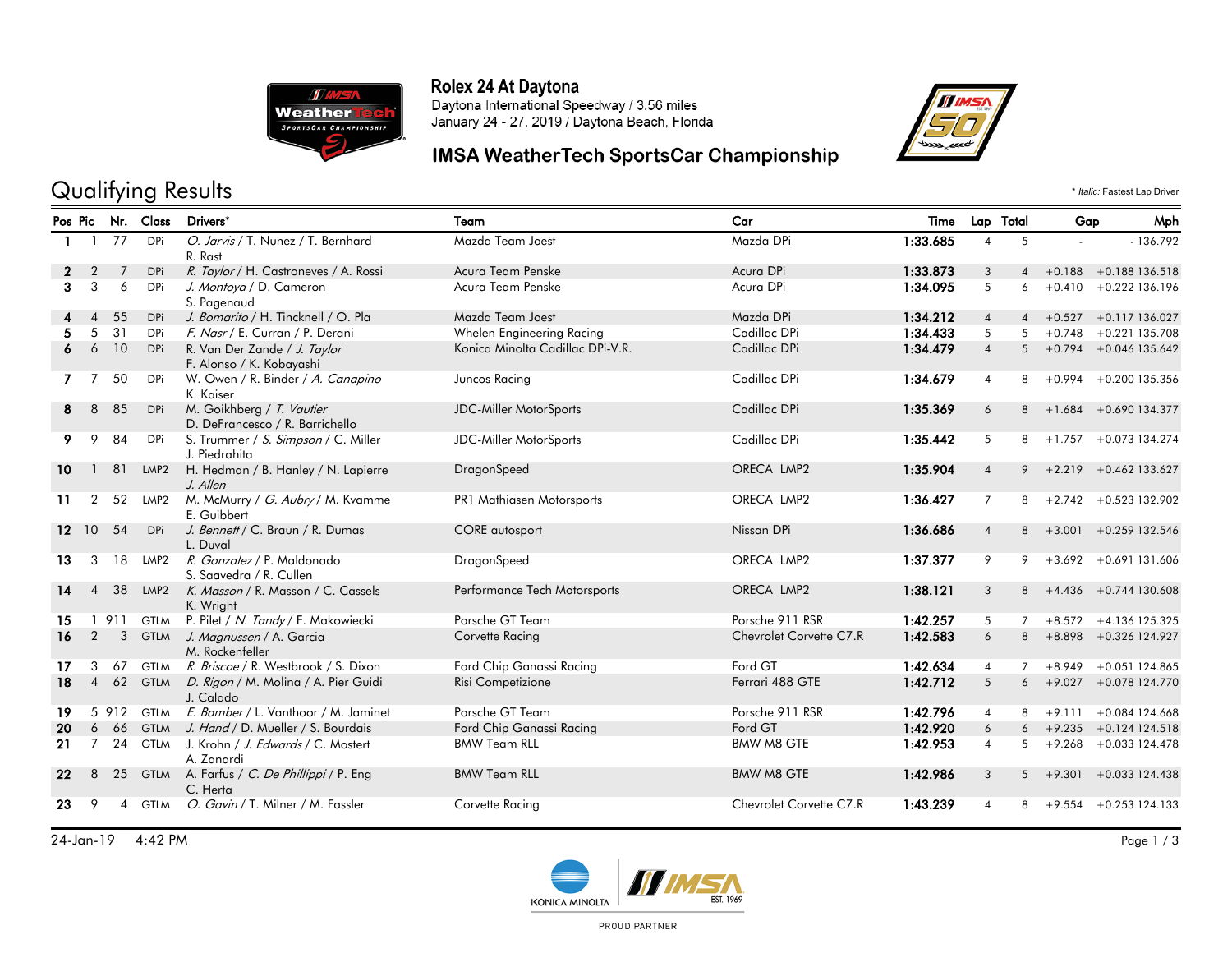

#### Rolex 24 At Daytona

Daytona International Speedway / 3.56 miles January 24 - 27, 2019 / Daytona Beach, Florida

## IMSA WeatherTech SportsCar Championship



# Qualifying Results  $\cdot$  *Italic:* Fastest Lap Driver

|    | Pos Pic Nr. Class |              |            | Drivers*                                                      | Car<br>Team                            |                         | Time     |                           | Lap Total<br>Gap |              | Mph                         |
|----|-------------------|--------------|------------|---------------------------------------------------------------|----------------------------------------|-------------------------|----------|---------------------------|------------------|--------------|-----------------------------|
| 24 |                   | $1 \quad 13$ | <b>GTD</b> | C. Longo / V. Franzoni / M. Gomes<br>A. Bertolini             | Via Italia Racing                      | Ferrari 488 GT3         | 1:45.257 | $\overline{4}$            |                  |              | $7 + 11.572 + 2.018121.753$ |
| 25 | $\overline{2}$    | 33           | <b>GTD</b> | B. Keating / J. Bleekemolen / L. Stolz<br>F. Fraga            | Riley Motorsports - Team AMG           | Mercedes-AMG GT3        | 1:45.324 | $\overline{4}$            |                  | $4 + 11.639$ | +0.067 121.676              |
| 26 | 3                 | 86           | <b>GTD</b> | M. Farnbacher / T. Hindman / J. Marks<br>A. Allmendinger      | Meyer Shank Racing w/ Curb-Agajanian   | Acura NSX GT3           | 1:45.396 | $\overline{4}$            |                  | $6 + 11.711$ | +0.072 121.592              |
| 27 | 4                 | 46           | <b>GTD</b> | E. Busnelli / F. Babini / T. Proto<br>G. Altoe                | <b>EBIMOTORS SRL</b>                   | Lamborghini Huracan GT3 | 1:45.475 | $\overline{4}$            |                  | $8 + 11.790$ | +0.079 121.501              |
| 28 | 5                 | 11           | <b>GTD</b> | R. Ineichen / M. Bortolotti<br>C. Engelhart / R. Breukers     | <b>GRT Grasser Racing Team</b>         | Lamborghini Huracan GT3 | 1:45.816 | 3                         |                  |              | $6 + 12.131 + 0.341121.110$ |
| 29 | 6                 | 51           | <b>GTD</b> | P. Dalla Lana / P. Lamy / M. Lauda<br>D. Serra                | Spirit of Race                         | Ferrari 488 GT3         | 1:45.852 | 5                         |                  | $8 + 12.167$ | +0.036 121.069              |
| 30 | $\overline{7}$    | 44           | <b>GTD</b> | J. Potter / A. Lally / S. Pumpelly<br>M. Mapelli              | <b>Magnus Racing</b>                   | Lamborghini Huracan GT3 | 1:45.855 | $\overline{4}$            |                  |              | 8 +12.170 +0.003 121.065    |
| 31 | 8                 | 9            | GTD        | S. Hargrove / Z. Robichon / L. Kern<br>D. Olsen               | <b>Pfaff Motorsports</b>               | Porsche 911 GT3 R       | 1:45.945 | 6                         |                  | $6 + 12.260$ | +0.090 120.962              |
| 32 | 9                 | 48           | <b>GTD</b> | B. Sellers / R. Hardwick / C. Lewis<br>A. Caldarelli          | Paul Miller Racing                     | Lamborghini Huracan GT3 | 1:46.040 | 5                         |                  | $8 + 12.355$ | +0.095 120.854              |
| 33 | 10                | 73           | <b>GTD</b> | P. Lindsey / P. Long / M. Campbell<br>N. Boulle               | Park Place Motorsports                 | Porsche 911 GT3 R       | 1:46.103 | $\overline{7}$            |                  | $7 + 12.418$ | +0.063 120.782              |
|    | 34 11             | 57           | <b>GTD</b> | K. Legge / S. De Silvestro / A. Beatriz<br>C. Nielsen         | Heinricher Racing w/Meyer Shank Racing | Acura NSX GT3           | 1:46.116 | 5                         |                  | $7 + 12.431$ | +0.013 120.767              |
|    | 35 12             | 14           | <b>GTD</b> | R. Heistand / J. Hawksworth<br>A. Cindric / N. Cassidy        | AIM Vasser Sullivan                    | Lexus RC F GT3          | 1:46.214 | $\overline{4}$            |                  | $6 + 12.529$ | +0.098 120.656              |
|    |                   | 36 13 540    | <b>GTD</b> | T. Pappas / M. Seefried / M. Cairoli<br>D. Werner             | <b>Black Swan Racing</b>               | Porsche 911 GT3 R       | 1:46.231 | $\overline{4}$            |                  |              | 5 +12.546 +0.017 120.637    |
| 37 | 14                | 12           | <b>GTD</b> | F. Montecalvo / T. Bell / A. Telitz<br>J. Segal               | AIM Vasser Sullivan                    | Lexus RC F GT3          | 1:46.270 | 6                         |                  | $6 + 12.585$ | +0.039 120.592              |
| 38 | 15                | 29           | <b>GTD</b> | D. Morad / C. Mies / R. Feller<br>D. Vanthoor                 | Montaplast by Land Motorsport          | Audi R8 LMS GT3         | 1:46.309 | 5                         |                  |              | $6 + 12.624 + 0.039120.548$ |
| 39 | 16                | 63           | <b>GTD</b> | C. MacNeil / T. Vilander<br>D. Farnbacher / J. Westphal       | Scuderia Corsa                         | Ferrari 488 GT3         | 1:46.321 | 4                         |                  | $7 + 12.636$ | +0.012 120.535              |
| 40 | 17                | 99           | <b>GTD</b> | J. Haering / K. Bachler / S. Muller<br>S. Goerig / A. Renauer | <b>NGT Motorsport</b>                  | Porsche 911 GT3 R       | 1:46.669 | 5                         |                  |              | $7 + 12.984 + 0.348120.141$ |
| 41 | 18                | 8            | GTD        | P. Chase / R. Dalziel<br>E. Perez Companc / C. Haase          | Starworks Motorsport                   | Audi R8 LMS GT3         | 1:46.710 | 5                         |                  | $7 + 13.025$ | +0.041 120.095              |
| 42 | 19                | 19           | <b>GTD</b> | A. Davis / A. Riberas / W. Hardeman<br>M. Winkelhock          | Moorespeed                             | Audi R8 LMS GT3         | 1:46.781 | $\boldsymbol{\varLambda}$ |                  |              | $8 + 13.096 + 0.071120.015$ |